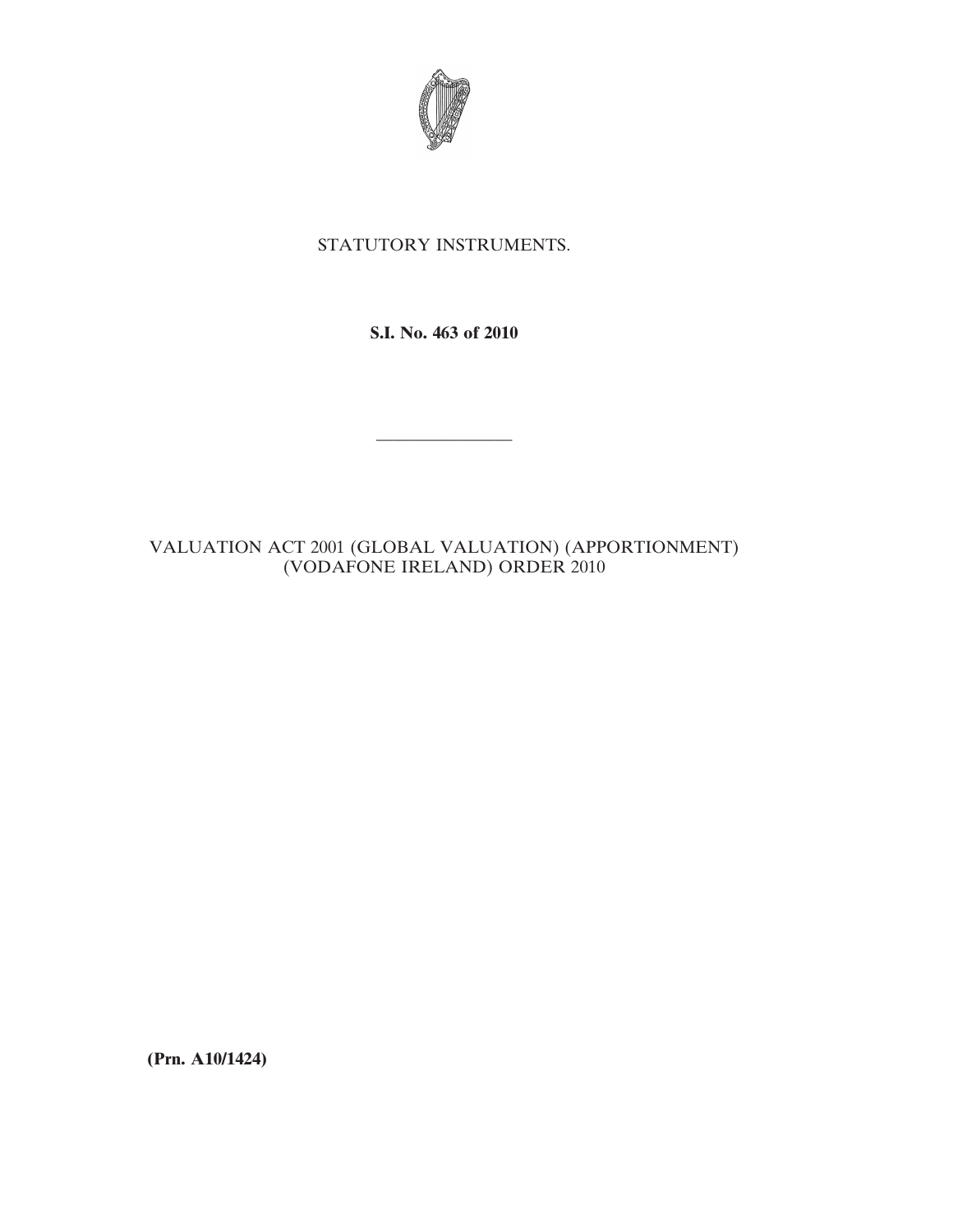## VALUATION ACT 2001 (GLOBAL VALUATION) (APPORTIONMENT) (VODAFONE IRELAND) ORDER 2010

I, BRIAN LENIHAN, Minister for Finance, in exercise of the powers conferred on me by sections 53(8) and 58 of the Valuation Act 2001 (No. 13 of 2001) (as adapted by the Environment and Local Government (Alteration of Name of Department and title of Minister) Order 2003 (S.I. No. 233 of 2003)) after consultation with the Minister for the Environment, Heritage and Local Government, hereby order as follows:

1. (1) This Order may be cited as the Valuation Act 2001 (Global Valuation) (Apportionment) (Vodafone Ireland) Order 2010.

(2) In this Order "Act of 2001" means Valuation Act 2001 (No. 13 of 2001).

2. (1) The Commissioner of Valuation shall apportion the global valuation of Vodafone Ireland, determined pursuant to section 53(6)(*a*) of the Act of 2001, between rating authorities in accordance with paragraphs (2) and (3).

(2) The global valuation shall be apportioned between the rating authorities in whose areas property comprised in the valuation is situate in the proportion, expressed as a percentage, that the population resident in the area of each such authority, as determined by the census of population taken under the Statistics (Census of Population) Order 2005 (S.I. No. 786 of 2005), bears to the total population of those authorities as so determined.

(3) (*a*) In respect of the period for which an existing valuation list remains in force in relation to the area of a rating authority to which paragraph (2) relates the valuation apportioned to such authority under that paragraph shall be multiplied by a factor of 0.002411 to establish the valuation to be entered in the central valuation list pursuant to section 58 of the Act of 2001. The apportioned and adjusted valuation for each rating authority shall, subject to subparagraph (*b*), be rounded to the nearest whole euro.

*Notice of the making of this Statutory Instrument was published in "Iris Oifigiúil" of* 1*st October*, 2010.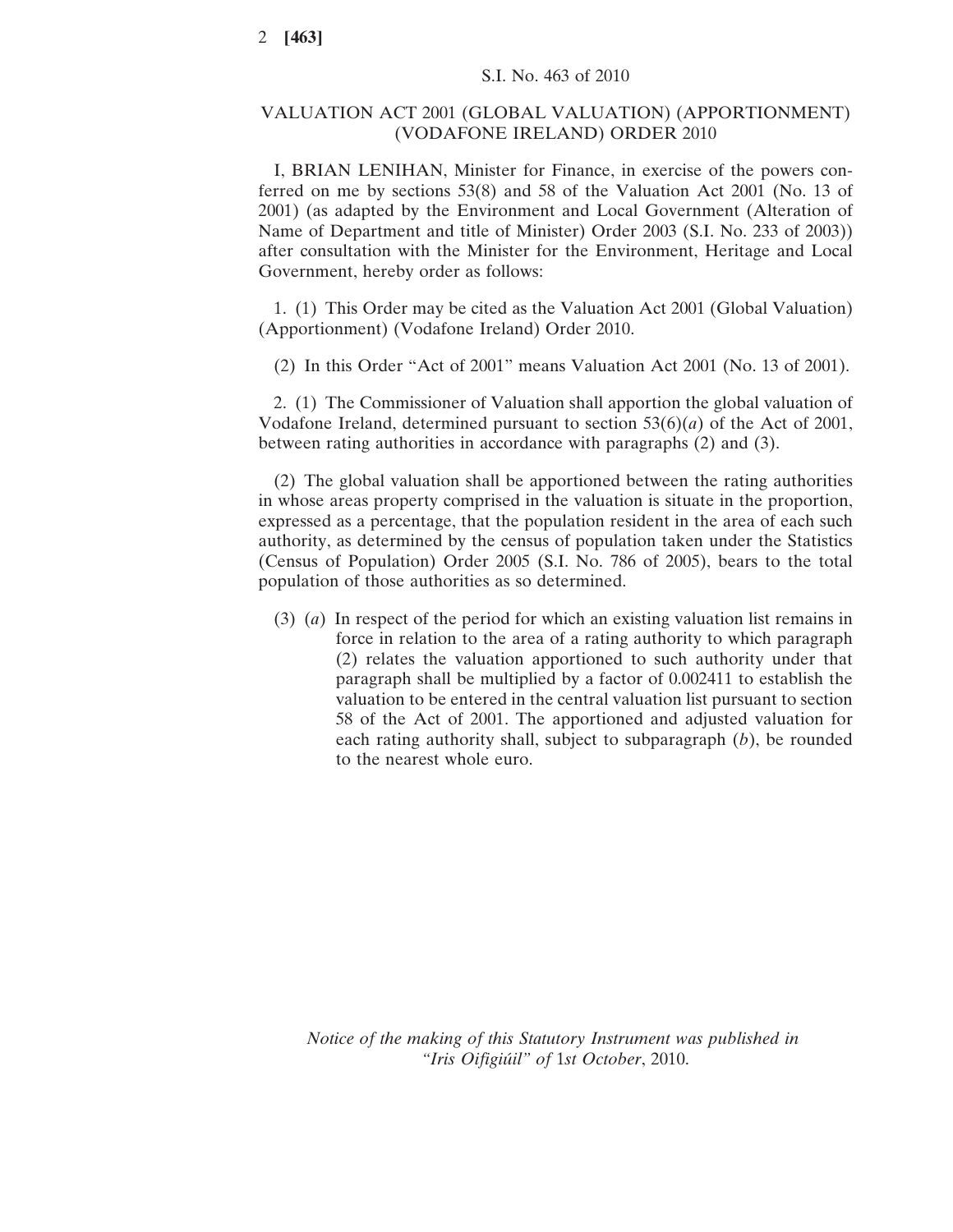## **[463]** 3

(*b*) Where the apportioned and adjusted valuation established pursuant to subparagraph (*a*) results in the amount concerned being an amount in euro and 50 cent that amount shall be rounded upwards to the nearest whole euro.



GIVEN under my Official Seal, 29 September 2010.

> BRIAN LENIHAN, Minister for Finance.